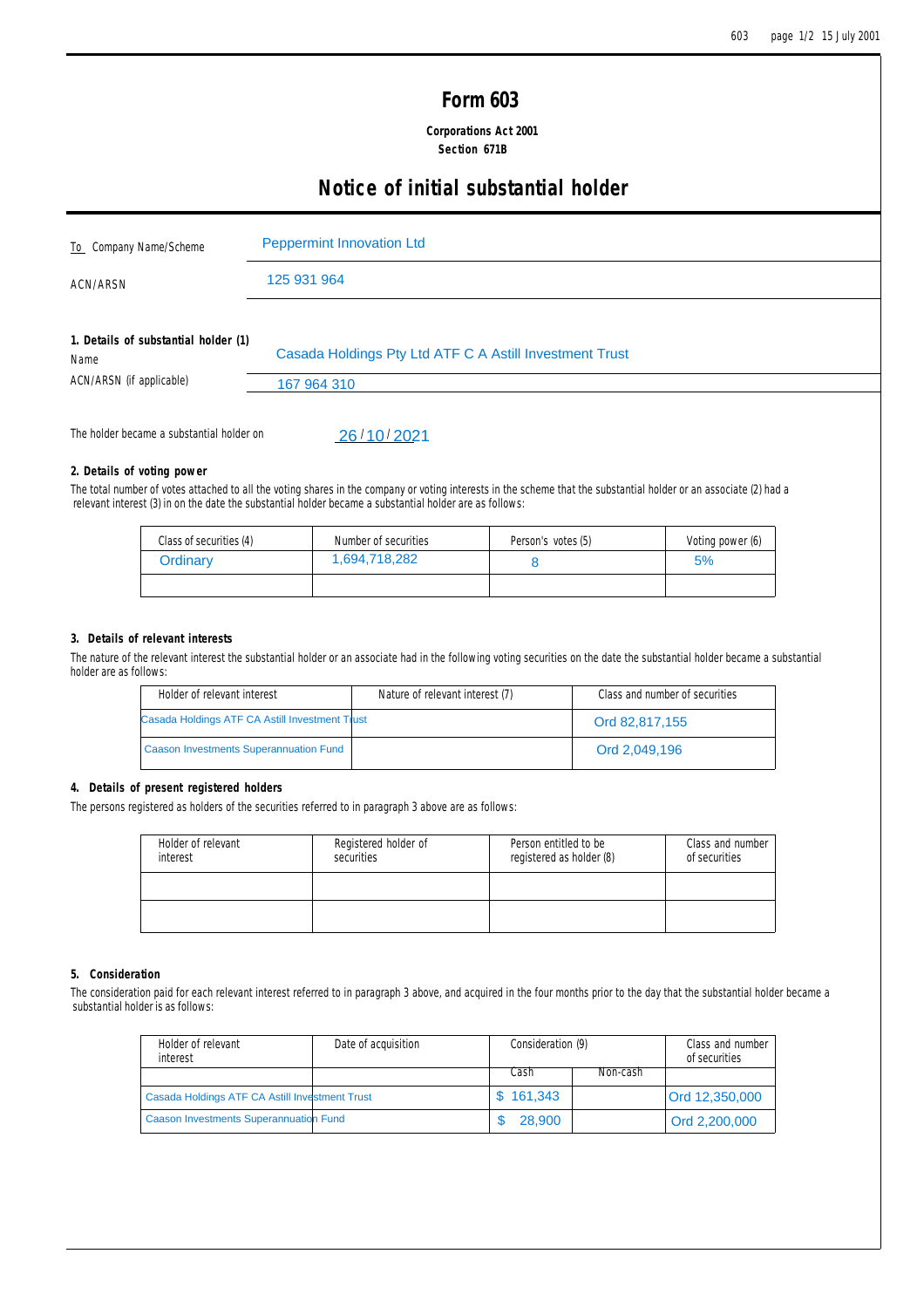## **6. Associates**

The reasons the persons named in paragraph 3 above are associates of the substantial holder are as follows:

| Name and ACN/ARSN (if applicable) | Nature of association |
|-----------------------------------|-----------------------|
| <b>Craig Anthony Astill</b>       | <b>Director</b>       |
|                                   |                       |

#### **7. Addresses**

The addresses of persons named in this form are as follows:

| Name                        | Address                                        |
|-----------------------------|------------------------------------------------|
| <b>Craig Anthony Astill</b> | Level 14, 390 St Kilda Road Melbourne VIC 3004 |
|                             |                                                |

## **Signature**

| print name | <b>Craig Anthony Astill</b> | <b>Director</b><br>capacity |
|------------|-----------------------------|-----------------------------|
| sign here  |                             | $26'$ 10 $/$ 2021<br>date   |
|            |                             |                             |

## **DIRECTIONS**

- (1) If there are a number of substantial holders with similar or related relevant interests (eg. a corporation and its related corporations, or the manager and trustee of an equity trust), the names could be included in an annexure to the form. If the relevant interests of a group of persons are essentially similar, they may be referred to throughout the form as a specifically named group if the membership of each group, with the names and addresses of members is clearly set out in paragraph 7 of the form.
- (2) See the definition of "associate" in section 9 of the Corporations Act 2001.
- (3) See the definition of "relevant interest" in sections 608 and 671B(7) of the Corporations Act 2001.
- (4) The voting shares of a company constitute one class unless divided into separate classes.
- (5) The total number of votes attached to all the voting shares in the company or voting interests in the scheme (if any) that the person or an associate has a relevant interest in.
- (6) The person's votes divided by the total votes in the body corporate or scheme multiplied by 100.
- (7) Include details of:
	- (a) any relevant agreement or other circumstances by which the relevant interest was acquired. If subsection 671B(4) applies, a copy of any document setting out the terms of any relevant agreement, and a statement by the person giving full and accurate details of any contract, scheme or arrangement, must accompany this form, together with a written statement certifying this contract, scheme or arrangement; and
	- (b) any qualification of the power of a person to exercise, control the exercise of, or influence the exercise of, the voting powers or disposal of the securities to which the relevant interest relates (indicating clearly the particular securities to which the qualification applies).

See the definition of "relevant agreement" in section 9 of the Corporations Act 2001.

- (8) If the substantial holder is unable to determine the identity of the person ( eg. if the relevant interest arises because of an option) write "unknown".
- (9) Details of the consideration must include any and all benefits, money and other, that any person from whom a relevant interest was acquired has, or may, become entitled to receive in relation to that acquisition. Details must be included even if the benefit is conditional on the happening or not of a contingency. Details must be included of any benefit paid on behalf of the substantial holder or its associate in relation to the acquisitions, even if they are not paid directly to the person from whom the relevant interest was acquired.